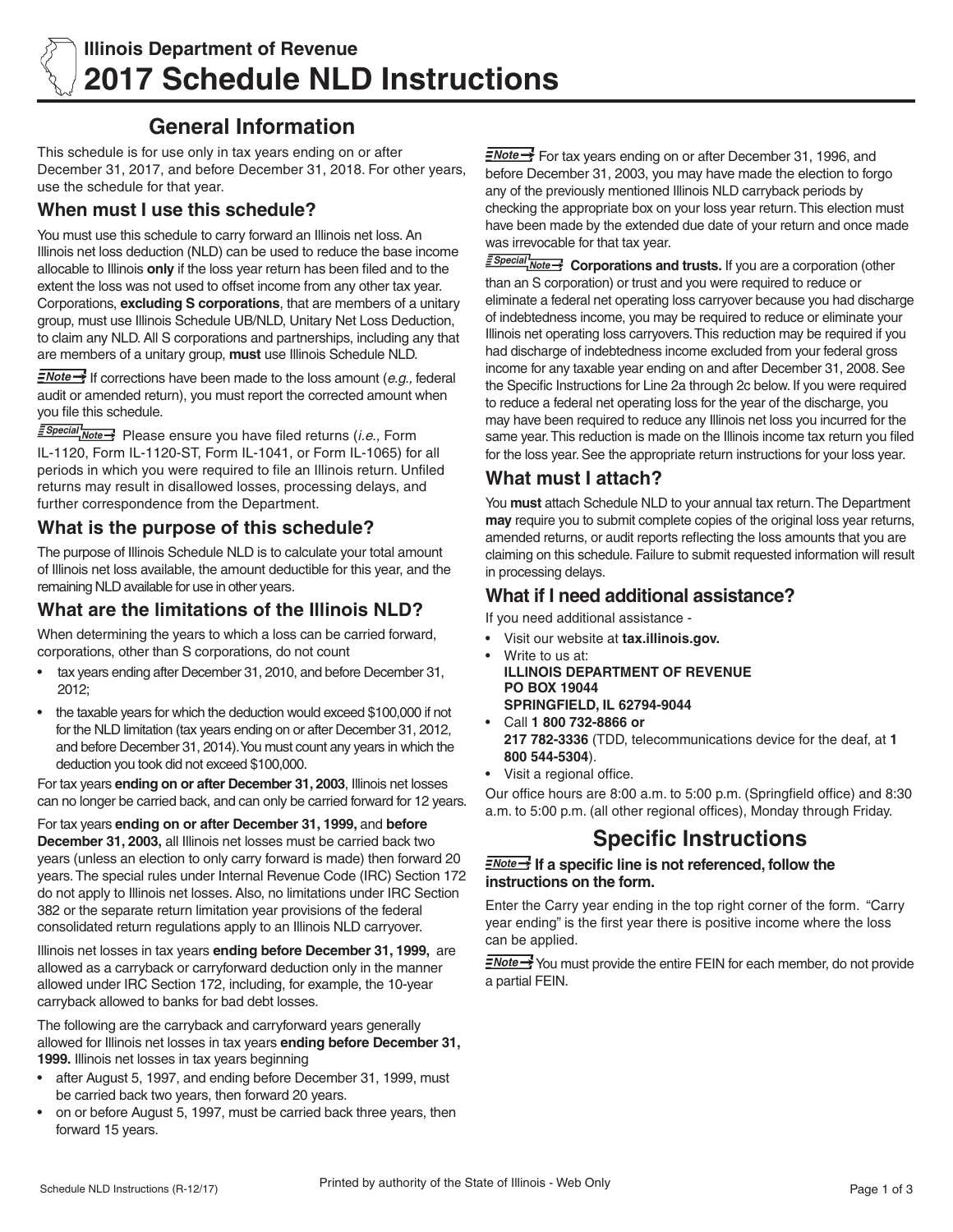## **Step 1: Figure your Illinois net loss deduction**

**Column A** — Enter the month and year of the tax year in which you incurred the Illinois net loss that will expire first.

**Line 1** — Enter the amount of reported Illinois net loss for the tax year. Use the following tables to determine the correct line reference for your tax type and tax year.

| <b>Corporations -</b>                         |                                                                                                                                                                                                                                                                |  |  |  |  |
|-----------------------------------------------|----------------------------------------------------------------------------------------------------------------------------------------------------------------------------------------------------------------------------------------------------------------|--|--|--|--|
| For tax years ending before December 31, 2005 |                                                                                                                                                                                                                                                                |  |  |  |  |
|                                               | Form IL-1120 or Form IL-1120-X, Part IV, Line 1                                                                                                                                                                                                                |  |  |  |  |
|                                               | For tax years ending on or after December 31, 2005 and ending<br>on or before December 30, 2009                                                                                                                                                                |  |  |  |  |
|                                               | Forms IL-1120 or IL-1120-X, Line 37                                                                                                                                                                                                                            |  |  |  |  |
|                                               | For tax years ending on or after December 31, 2009 and on or<br>before December 30, 2010                                                                                                                                                                       |  |  |  |  |
|                                               | Forms IL-1120 or IL-1120-X, Line 39                                                                                                                                                                                                                            |  |  |  |  |
|                                               | For tax years ending on or after December 31, 2010                                                                                                                                                                                                             |  |  |  |  |
|                                               | Forms IL-1120 or IL-1120-X, Line 37                                                                                                                                                                                                                            |  |  |  |  |
|                                               | <b>Schedule INL filers (REMIC owners only) - A negative amount</b><br>entered on Step 4, Line 18 of a prior year Schedule INL, Illinois Net<br>Loss Adjustments for Cooperatives and REMIC Owners, is the<br>amount of NLD you have earned in that prior year. |  |  |  |  |
|                                               | If that NLD is eligible to be carried to this tax year and is the Illinois<br>net loss that will expire first, enter                                                                                                                                           |  |  |  |  |

- the month and year from the prior year Schedule INL in the space provided above Schedule NLD Line 1, and
- the negative amount from Schedule INL, Step 4, Line 18 as a positive amount on Schedule NLD, Line 1.

 $\frac{1}{2\text{Note}}$  If this NLD is not the Illinois net loss that will expire first, enter it in columns B or C, as applicable.

### **S corporations —**

*For tax years ending before December 31, 2006*

• Form IL-1120-ST, Part II, Line 1a

*For tax years ending on or after December 31, 2006, and on or before December 30, 2009*

• Forms IL-1120-ST or Form IL-1120-ST-X, Line 48

*For tax years ending on or after December 31, 2009, and on or before December 30, 2010*

• Forms IL-1120-ST or Form IL-1120-ST-X, Line 50

*For tax years ending on or after December 31, 2010*

Forms IL-1120-ST or Form IL-1120-ST-X, Line 49

**Partnerships —**

*For tax years ending before December 31, 2006*

Form IL-1065, Part II, Line 1a

*For tax years ending on or after December 31, 2006, and on or before December 30, 2010*

Forms IL-1065 or Form IL-1065-X, Line 48

*For tax years ending on or after December 31, 2010*

Forms IL-1065 or Form IL-1065-X, Line 47

#### **Fiduciaries —**

*For tax years ending before December 31, 2007*

Forms IL-1041, Part III, Line 1a

*For tax years ending on or after December 31, 2007 and on or before December 30, 2009*

Forms IL-1041 or Form IL-1041-X, Line 27

*For tax years ending on or after December 31, 2009, and on or before December 30, 2010*

Forms IL-1041 or Form IL-1041-X, Line 30

*For tax years ending on or after December 31, 2010*

Forms IL-1041 or Form IL-1041-X, Line 29

 $\frac{Note}{\rightarrow}$  If the loss originated from a company other than the one filing his return, complete Step 2.

**Lines 2a through 2c** — Enter the month and year to which the loss as been previously carried and the amount of Illinois net loss previously used to offset base income allocable to Illinois.

**For tax years ending before December 31, 2005, this amount is shown on that tax year's —**

Form IL-1120, Part IV, Line 2

Form IL-1120-ST, Part II, Line 1b

Form IL-1065, Part II, Line 1b

Form IL-1041, Part III, Line 1b

Form IL-1120-X, Part IV, Line 2, Column C

revised Illinois return attached to your Form IL-843

**For tax years ending on or after December 31, 2005, this amount is shown on that tax year's —**

Form IL-1120 or IL-1120-X, Line 38

Form IL-1120-ST, Part II, Line 1b

Form IL-1065, Part II, Line 1b

Form IL-1041, Part III, Line 1b

revised Illinois return attached to your Form IL-843

**For tax years ending on or after December 31, 2006, this amount is shown on that tax year's —**

Form IL-1120 or IL-1120-X, Line 38

Form IL-1120-ST or IL-1120-ST-X, Line 49

Form IL-1065 or IL-1065-X, Line 49

Form IL-1041, Part III, Line 1b

revised Illinois return attached to your Form IL-843